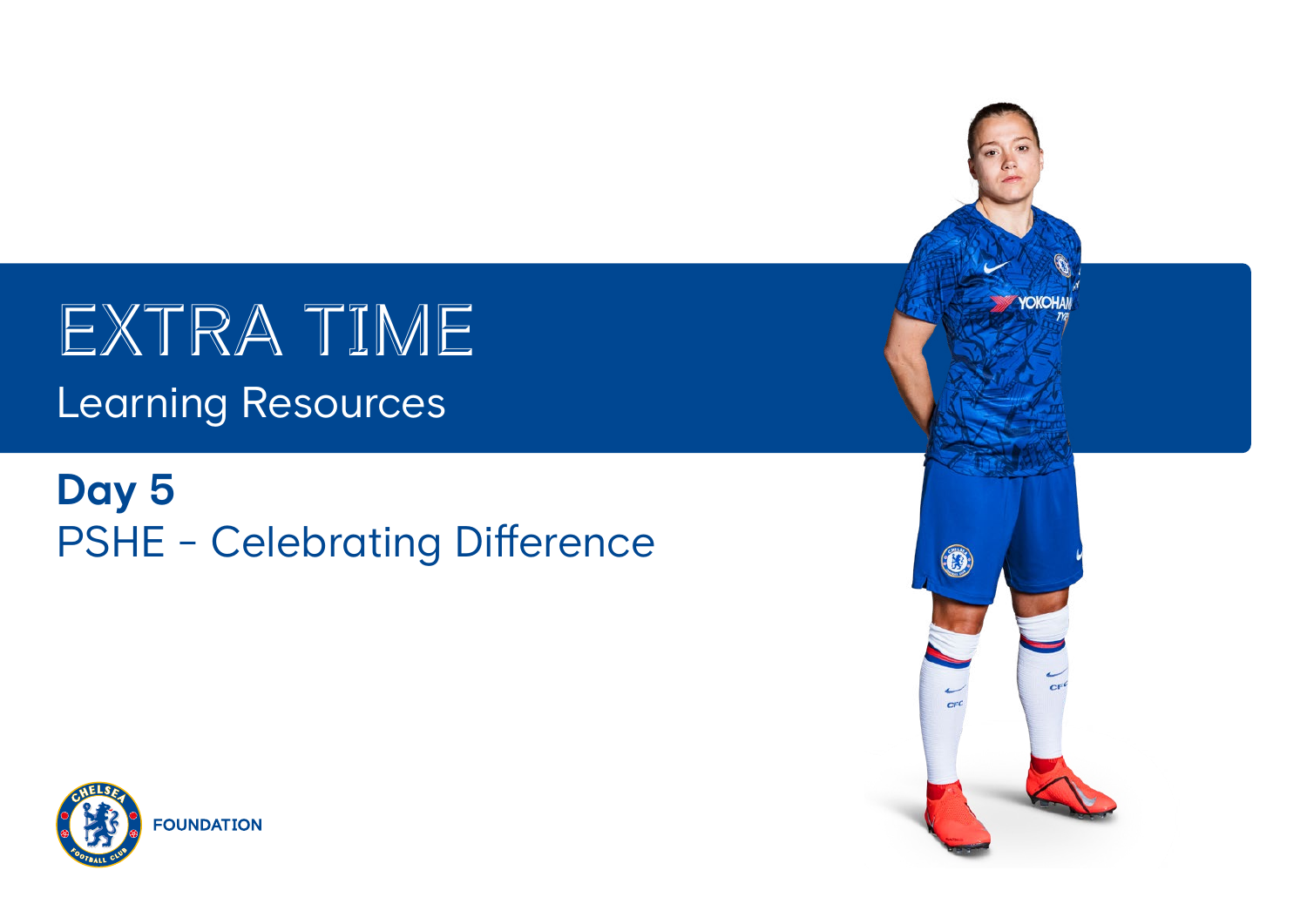# GET active with Chelsea fc

### **Fran Friday**

### **Focus:** Football Skills

- 1. How many toe taps can you do in 30 seconds.
	- Toe Taps: Alternate placing the bottom of your toes on top of the football.
	- Try this 5 times. What was your best score?
- 2. How many inside taps can you do in 30 seconds.
- Inside Taps: Alternate placing the inside of your feet on the football, AKA 'penguins'.
- Try this 5 times. What was your best score?



#### **Extra Time** Learning Resources **Day 5:** PSHE



**FUN FACT** Fran has scored 37 goals for Chelsea.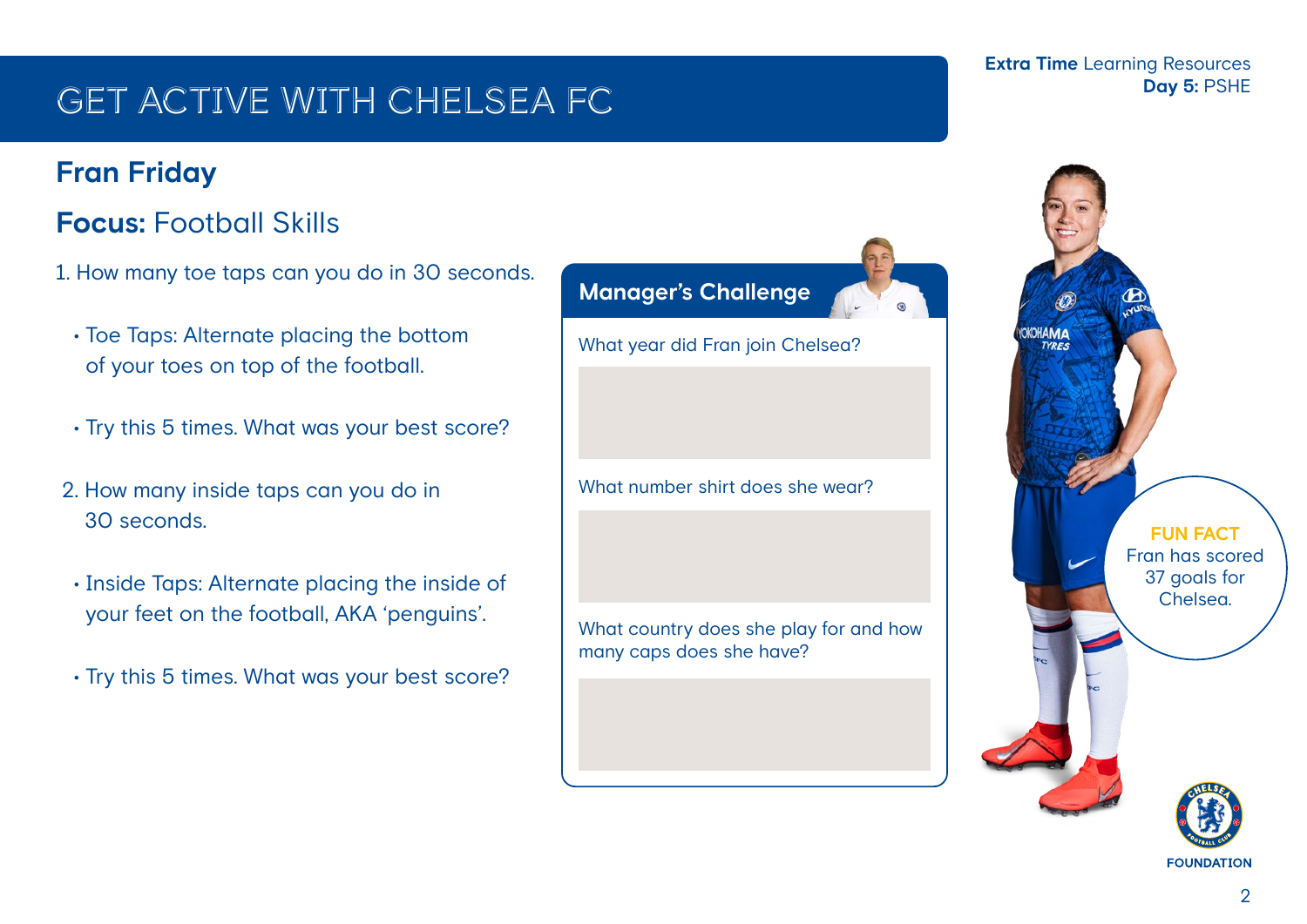# GET focussed with Chelsea fc

### **What makes YOU similar to, or different from others?**

#### **Focus: PSHE - Celebrating Difference**

Write down 3 things about yourself, a relative and a friend. Think about what makes you similar, what makes you different and a fun fact about each of you.

|                           | You: | <b>Relative:</b> | Friend: |
|---------------------------|------|------------------|---------|
|                           |      |                  |         |
|                           |      |                  |         |
| 1. How are you similar?   |      |                  |         |
|                           |      |                  |         |
| 2. How are you different? |      |                  |         |
| 3. Fun Fact               |      |                  |         |

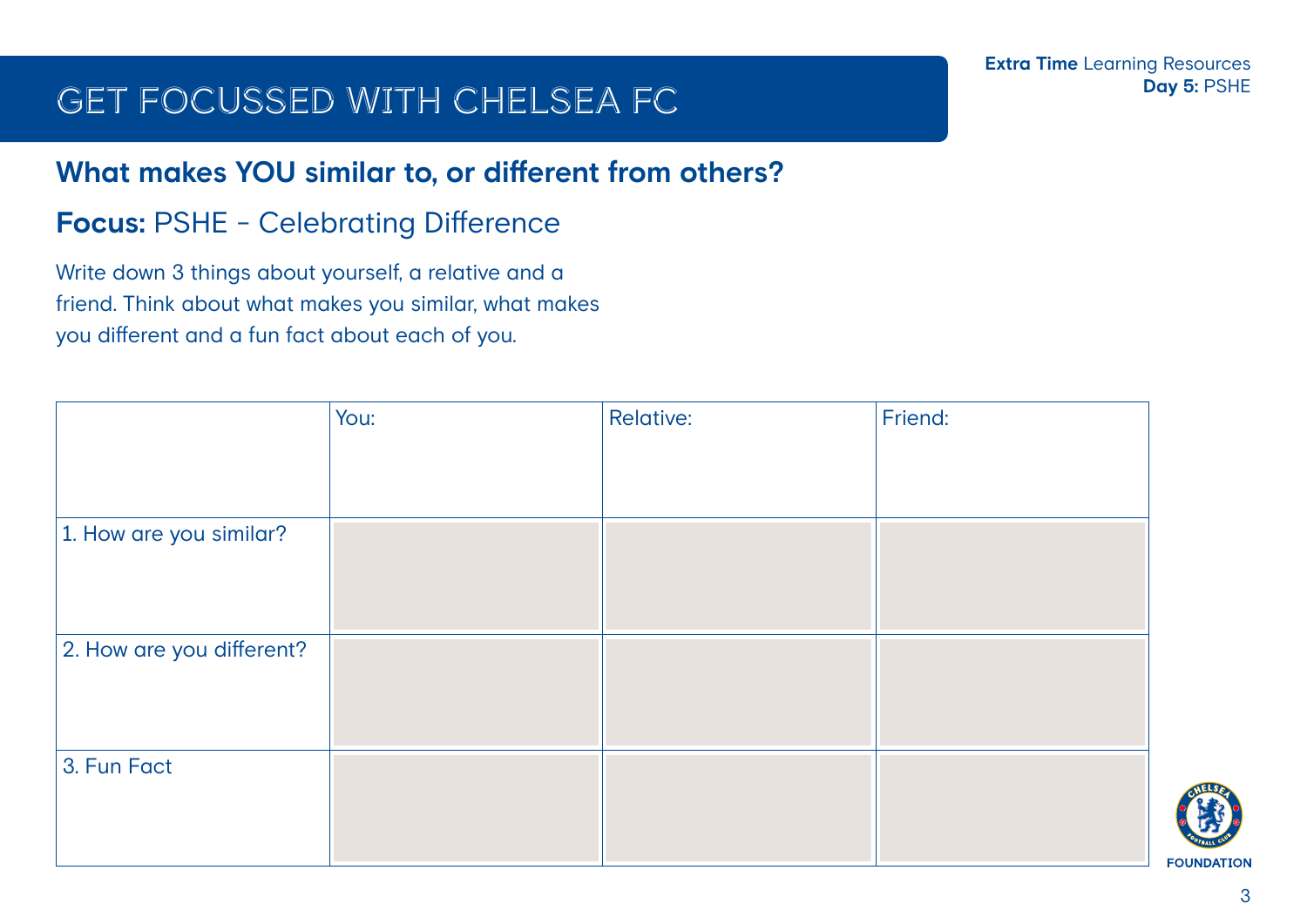# **Extra Time** Learning Resources<br>**Day 5: PSHE**

# **GET FOCUSSED WITH CHELSEA FC**

### **CHALLENGE: Look at the CHELSEA players below.**

### **Focus:** PSHE - Celebrating Difference



What countries are they from?





Fran Kirby **N'golo Kante** Armando Broja

How are they similar?



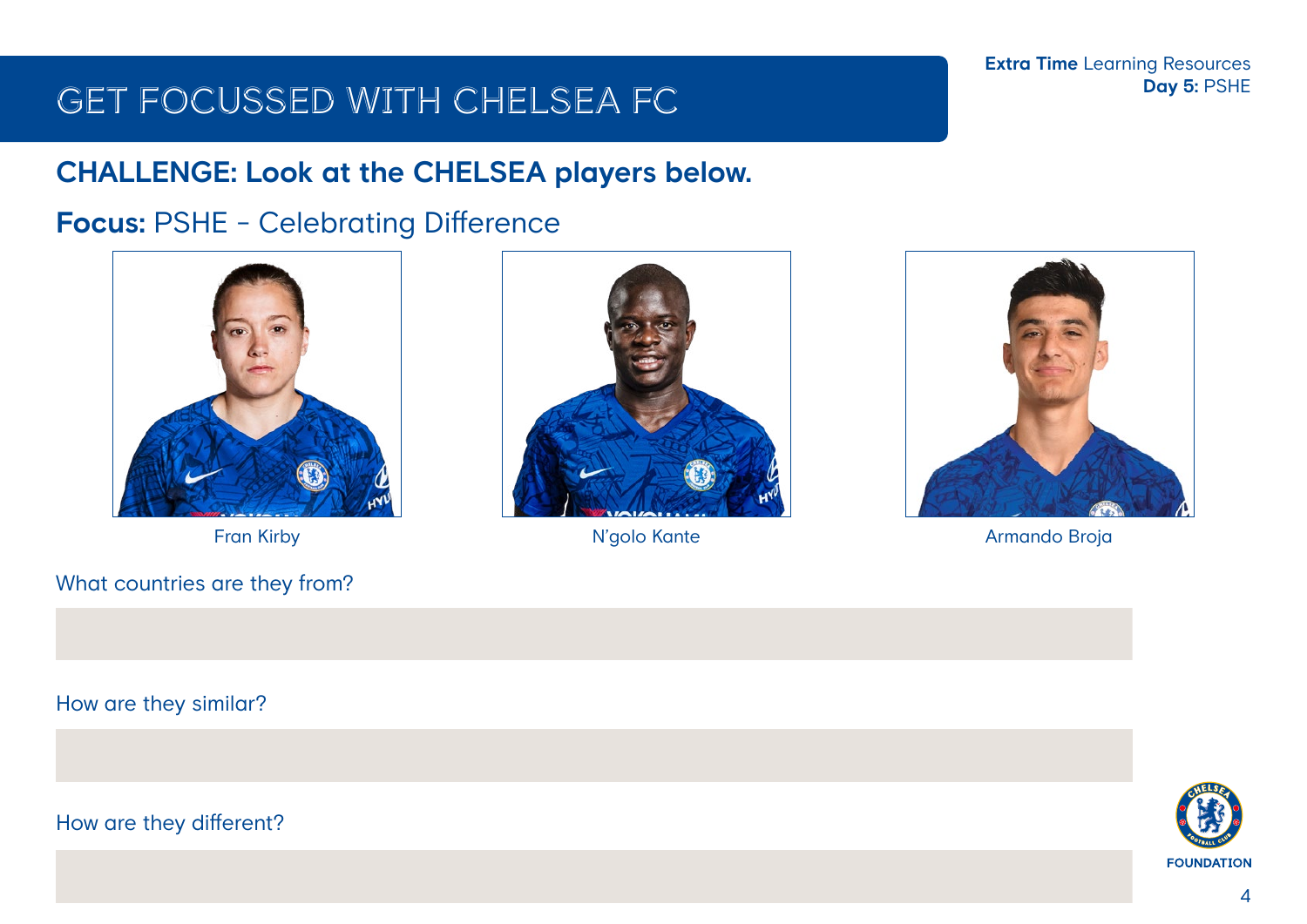**Extra Time** Learning Resources

# GET CREATIVE WITH CHELSEA FC **Day 5: PSHE**

**What makes YOU similar to, or different, from others?**

**Focus: PSHE - Celebrating Difference** 

**At Chelsea FC we're proud to be a diverse club where everyone is welcome and difference is celebrated.**



Create a poster which represents your school class and all the differences within it.

Find out more about the Building Bridges campaign through our website link here: **https://www.chelseafc.com/en/foundation/building-bridges**

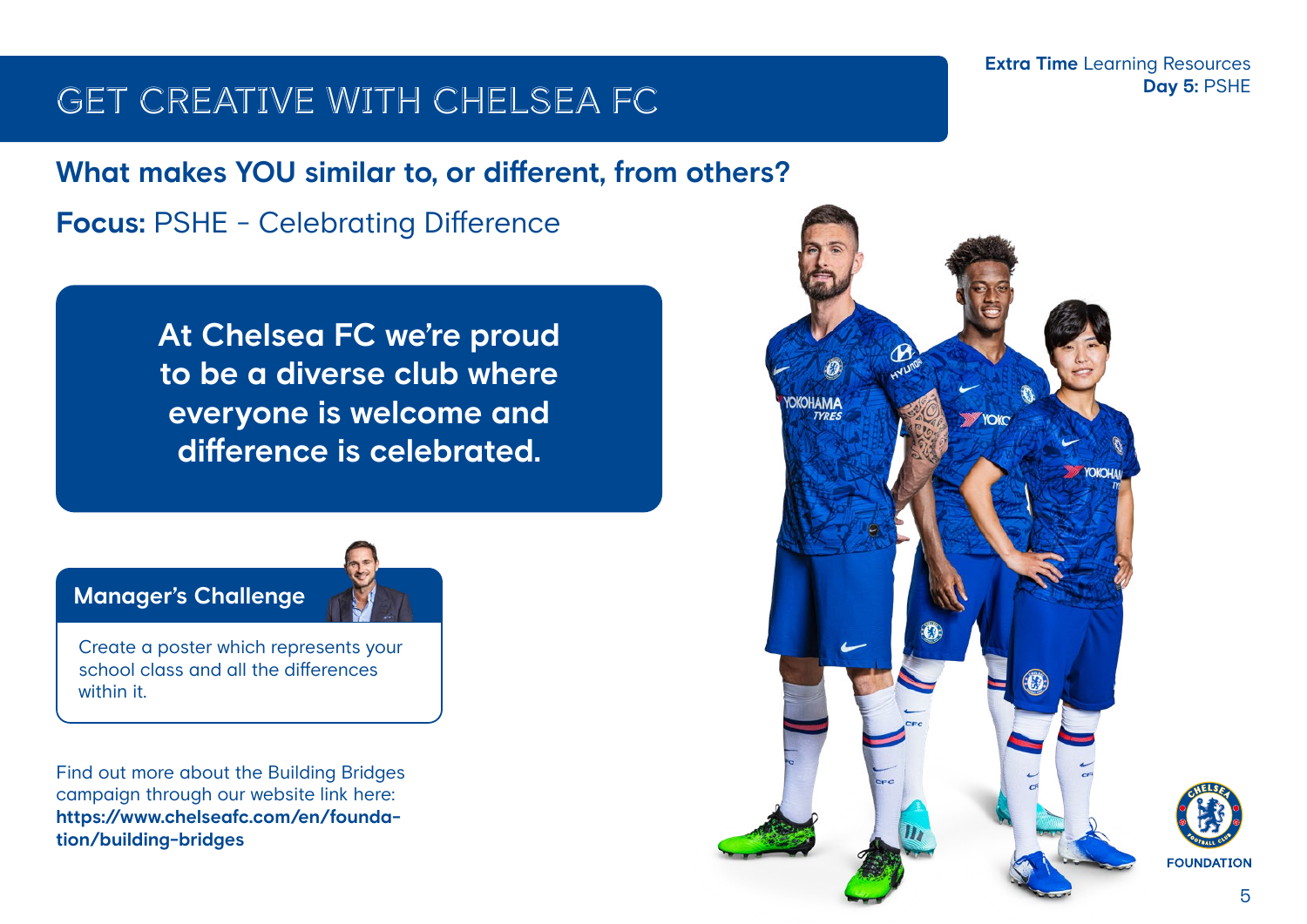# GET CREATIVE WITH CHELSEA FC **Day 5: PSHE**

### **CHALLENGE:**

### **Focus: PSHE - Celebrating Difference**

Why is it important to celebrate the fact that everyone is different?

How do you celebrate difference in your school?

What are your top 3 tips to celebrate difference in your school?

Here is an example from our recent Black History Month Competition: **https://www.chelseafc.com/en/news/2019/04/04/ equality-and-diversity-to-be-celebrated-at-chelsea-versus-west-h**

### **Manager's Challenge**

Create a rap or poem to celebrate difference.